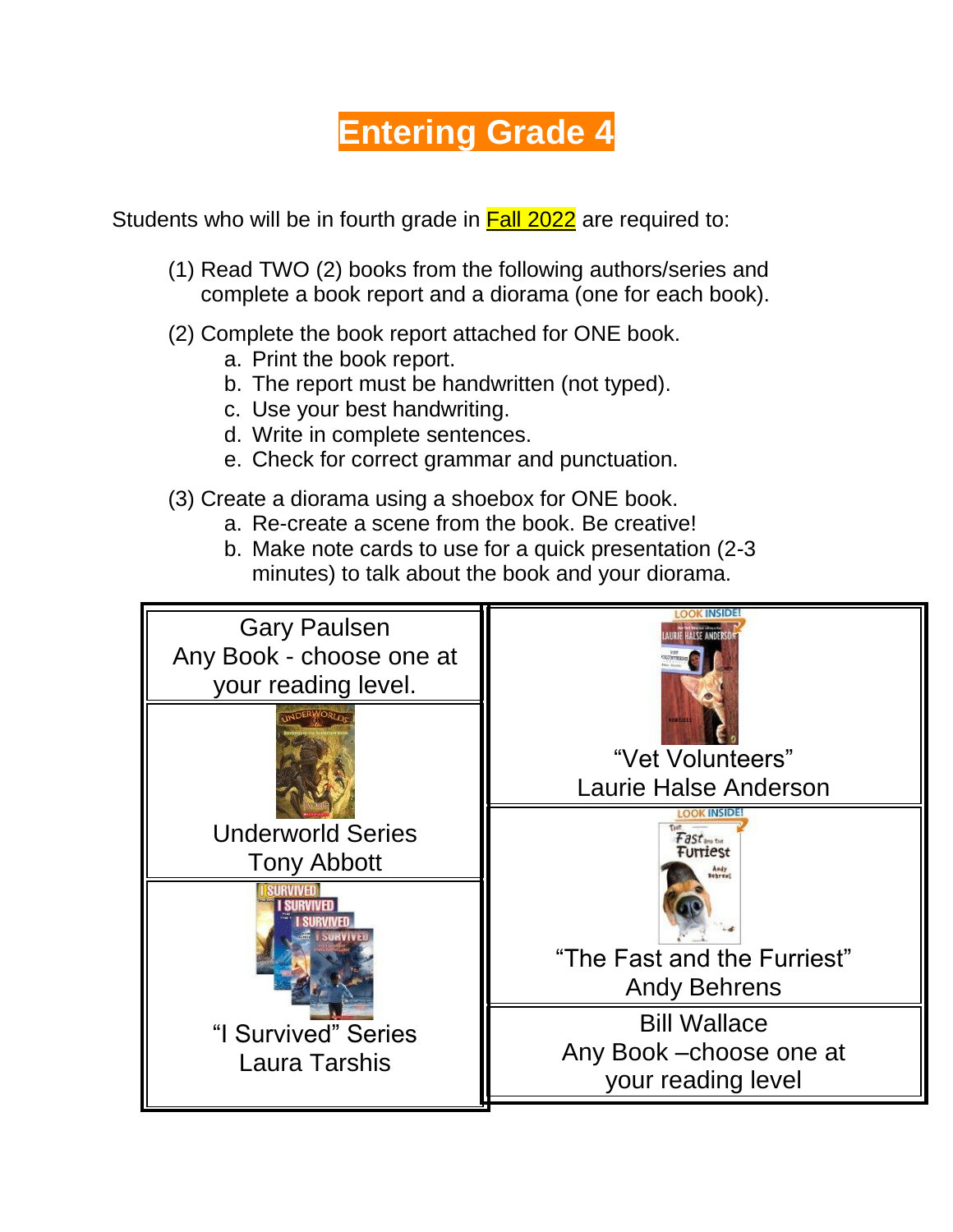|    |                                                                       | Date: ________________________ |
|----|-----------------------------------------------------------------------|--------------------------------|
|    | <b>Book Report (please write neatly):</b>                             |                                |
|    |                                                                       |                                |
|    |                                                                       |                                |
|    | Setting: Write about WHERE and WHEN the story takes place.            |                                |
|    |                                                                       |                                |
|    |                                                                       |                                |
|    |                                                                       |                                |
|    | Characters: Name the characters and give a brief description of each: |                                |
|    |                                                                       |                                |
|    |                                                                       |                                |
| 2. |                                                                       |                                |
|    |                                                                       |                                |
| 3. |                                                                       |                                |
| 4. |                                                                       |                                |
|    |                                                                       |                                |
|    |                                                                       |                                |
|    |                                                                       |                                |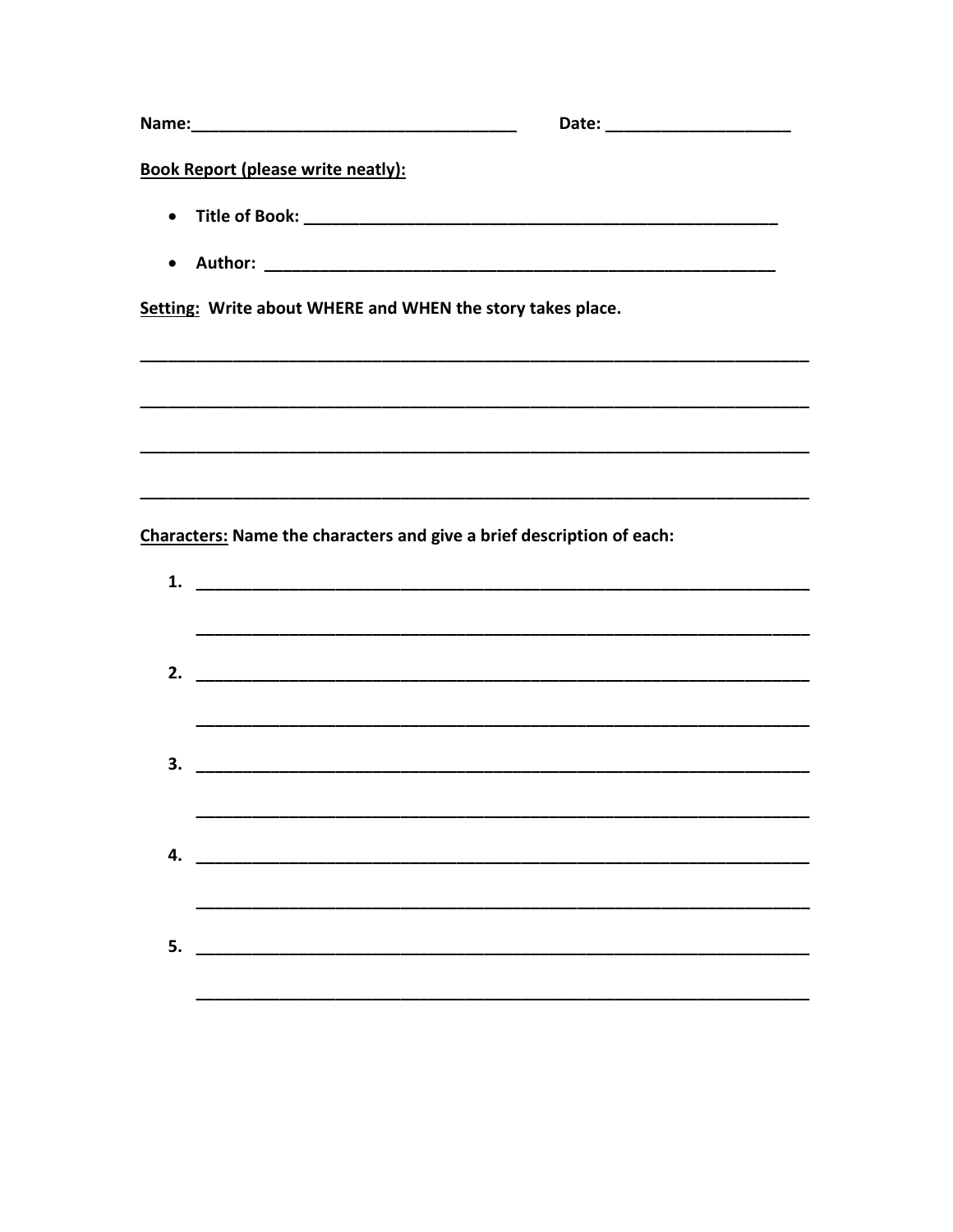Summary: Write a summary of your book. Include the main idea of the story. Then briefly tell the problem and the solution to this problem. Write in complete sentences. (minimum of 5 sentences).